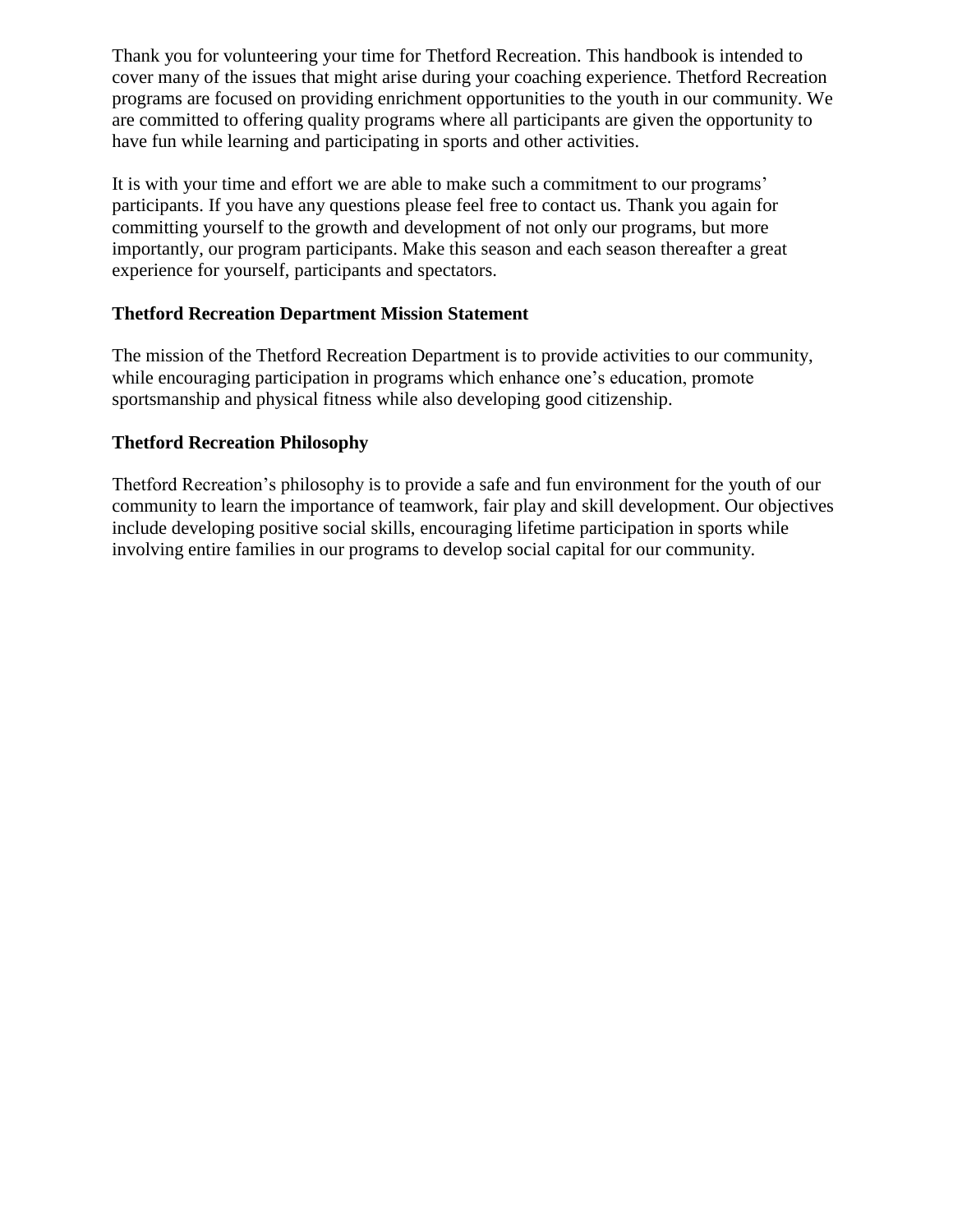# **Principles for Coaches and Parents**

## General Youth Coaching Principles

Coaching is an extremely important responsibility. A good coach always places the best interest of the player before winning. The players and their parents have placed you in a position of leadership, and you have a responsibility to give everyone your best effort. This athletic experience will play a significant factor in determining whether the players continue participating in sports in the future. Following the list of coaching principles, the players and their parents will be better served.

#### **Ten Coaching Guidelines**

1. A coach should be enthusiastic without being intimidating. He/she should be sensitive to the player's feelings and genuinely enjoy spending time with them. He/she should be dedicated to serving children and understand sports provide physical and emotional growth for its participants.

2. A coach needs to realize he/she is a teacher. He/she should help children learn and work to improve their skills. The job does not depend on winning. The best interest of the player transforms into the best interest of the game. Each coach will have their own style but consideration must be made to the athletes based on their age, their skill level and developmental level. Remember, children are NOT small adults and often do not understand the vocabulary often used by coaches.

3. The safety and welfare of the players can never be compromised. A coach will consider these factors above all others.

4. A coach needs a tremendous amount of patience. Don't push players beyond their limits in regards to practice. Children have many daily pressures and the athletic experience should not be one of them. Playing sports is supposed to be fun.

5. A coach should care more about the players as people than athletes.

6. A coach should encourage his/her players to dream and set lofty goals. It is important to remain positive and refrain from making discouraging remarks. Negative comments are remembered far more often than positive affirmations.

7. A coach needs to remember the rules of the game are designed to protect the players, as well as to set a standard of competition. He/she should not circumvent or take advantage of the rules by teaching deliberate misconduct. A coach who puts his/her opponent's team at risk should not be involved with children.

8. A coach should be the first person to demonstrate good sportsmanship. He/she should take a low profile during the game and allow the kids to be the center of attention.

9. Parents and players place a lot of trust and confidence in the coach. The coach has an important role in molding the athletic experience of the child.

10. A coach can measure success by the respect he/she gets from his or her players, regardless of victories or defeat. Children who mature socially and physically while participating in sports are the best indications of good coaching.

#### **Additional Coaching Tips:**

- Take time to introduce yourself to parents on the first day and set "team rules" so everybody hears them and knows what to expect.
- Keep up with all your players during your scheduled practice time.
- Use mistakes as positive opportunities to learn rather than negative outcomes to dwell on.
- Encourage your player's parents and family to attend games.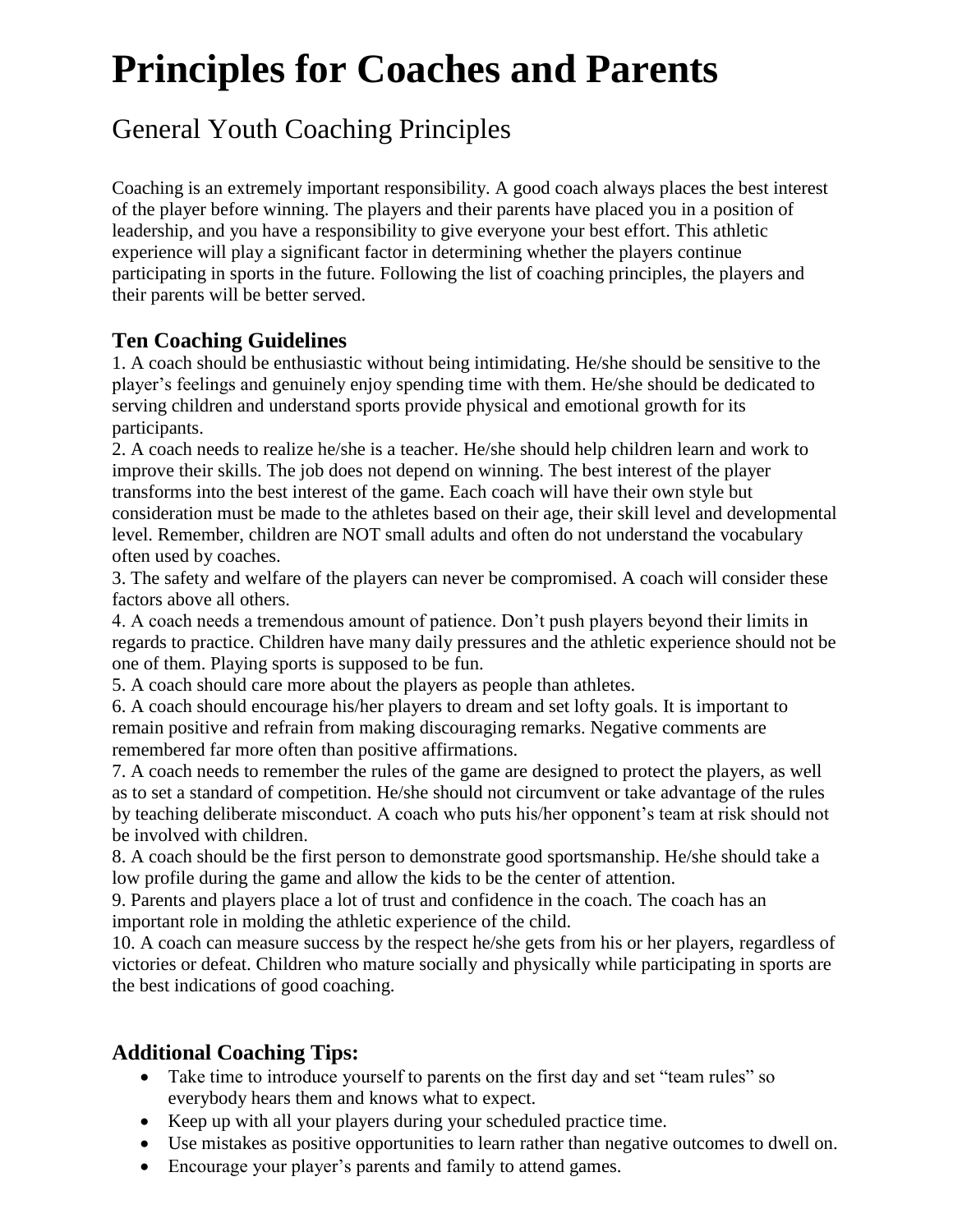- Make sure you are creating a fun and pleasant atmosphere for your players during practices and games.
- Play ALL of your players.
- Motivate your players to work toward achievable goals.
- HAVE FUN!!

\*\*Always Remember: You are doing this for fun and to help the players. Be a "nice" coach who your players will remember fondly.

#### **Dealing with Parents**

The success of your team involves everyone's participation. The key to keeping parents involved and happy is communication. Encourage parents to talk to you and ask questions and give input. If a parent offers their services or help, let them be part of the experience. We encourage coaches to meet with their team parents early; explain to them what you hope to accomplish and reassure them it is your wish their child has an enjoyable experience. Call parents if you need help and have not heard from anyone. More often than not, people want to help, but think if they do not know the sport then there is nothing they can do.

Depending on the circumstances, ask your Recreation Director for advice and support. During your meeting with the team parents encourage them to do the following:

- "Positive encouragement is good; negative comments are bad."
- "Cheering is good, but do not yell at your child or anyone else's child during the game. It can be distracting and what you tell them may be different from what the coaches are saying. If you would like to be an assistant coach, please call me, I would love your help."
- "Be careful not to say anything that might be taken the wrong way or hurt someone's feelings. Remember: this is for fun and these are children."
- "Be a good role model and a good sport."
- "Do not yell at the referees or say anything bad to or about the other team. Never 'boo' the other team or cheer when they make a mistake."

#### **Good Sportsmanship**

What is good sportsmanship?

Good sportsmanship occurs when teammates, opponents, coaches and officials treat each other with respect. Kids learn the basics of sportsmanship from the adults in their lives, especially parents and coaches. Kids who see adults behaving in a sportsmanlike way gradually come to understand the real winners in sports are those who know how to persevere and behave with dignity – whether they win or lose a game. Parents and coaches can help kids understand good sportsmanship through small gestures and heroic efforts. It starts

with something as simple as shaking hands with opponents before/after a game and includes acknowledging good plays made by others and accepting bad calls gracefully. Displaying good sportsmanship is not always easy; it can be tough to congratulate the opposing team after losing a close or important game, but the kids who learn how to do it will benefit

in many ways. A child who practices good sportsmanship is likely to carry the respect and appreciation of other people into every other aspect of life.

Some suggestions for building sportsmanship on your team:

 Keep your comments positive. Don't bad mouth other coaches, players or game officials. If you have a serious concern about a parents' behavior, discuss it privately with the child's parent or with a league official.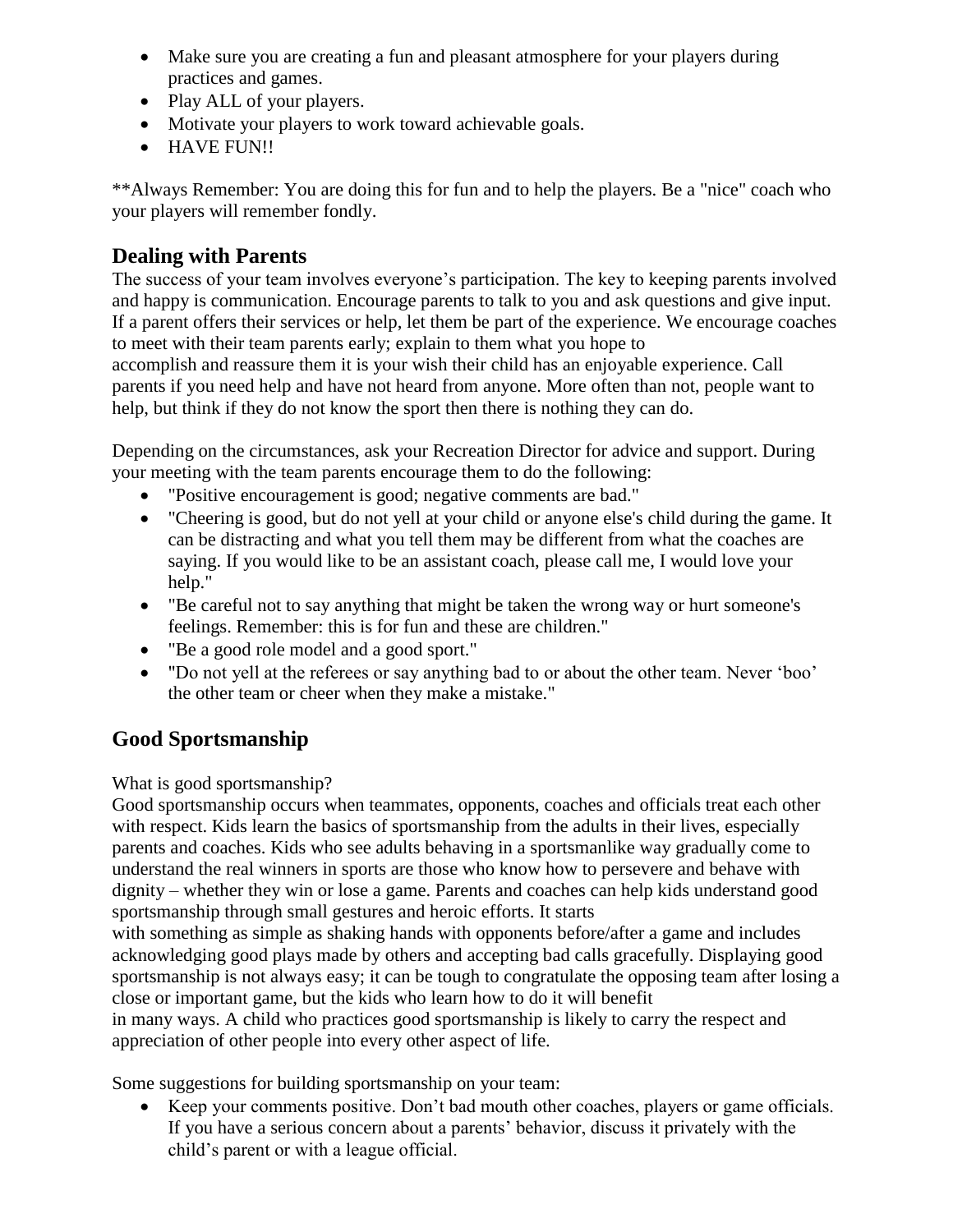- When you're talking to your team after a competition, it is important not to dwell on who won or lost; instead ask your team how they felt during the game. If a child mentions he or she didn't do well at a particular skill, offer to work on these skills with the child before the next game.
- Applaud good plays no matter who makes them.
- Set a good example with your courteous behavior toward the parents of kids on the other team. Congratulate them when their kids win.
- Remember it's the child, not you, who is playing.
- Keep your perspective, it's just a game. Even if your team loses every game of the season, it is unlikely to ruin the child's life or chances of success.
- DON'T FORGET TO HAVE FUN!!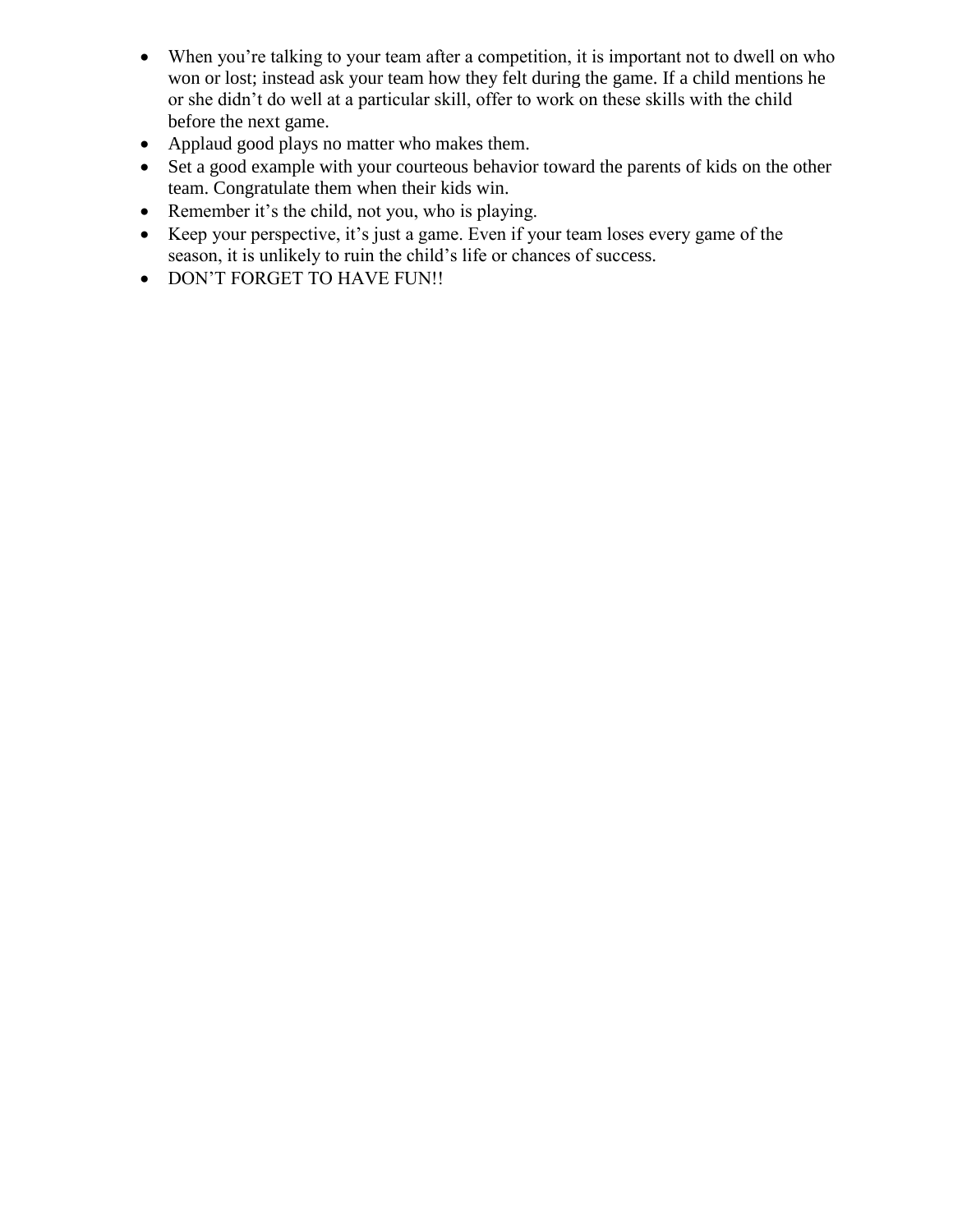# **Coach's Code of Ethics and Code of Conduct**

1. I will place the emotional and physical well being of my players ahead of any personal desire to win and remember the game is for the youth, not adults.

Expected Behavior:

- Allow and encourage players to listen, learn and play hard within the rules.
- Fulfill the expected role of a youth coach to adopt a "children first" philosophy.
- Place emphasis on fun, participation and team.

2. I will remember to treat each player as an individual, remembering the large spread of emotional and physical development for the same.

Expected Behavior:

- Recognize the differences of each child while treating each player as an individual and demonstrating concern for their individual needs and well being.
- Encourage all players, regardless of skill level.
- Recognize some physical tasks, drills and demands are not appropriate for all youth.

3. I will do my best to provide a safe playing situation for my players. Expected Behavior:

- Maintain a high level of awareness of potentially unsafe conditions.
- Correct or avoid unsafe practice or playing conditions.
- Use appropriate safety equipment necessary to protect all players.
- Report unsafe conditions to Recreation Director

4. I will do my best to organize practices that are fun and challenging for all my players. Expected Behavior:

- Establish practice plans that are interesting, varied, and productive which are aimed at improving all players' skills and individual abilities.
- Devote appropriate time to the improvement of each individual player.
- Conduct practices of reasonable length and intensity appropriate for the age and conditioning of the players.

5. I will lead, by example, in demonstrating fair play and sportsmanship by supporting all players and officials.

Expected Behavior:

- Abide by and support the rules of the game as well as the spirit of the rules.
- Provide an environment conducive to fair and equitable competition.
- Use the influential position of a youth coach as an opportunity to promote, teach and expect sportsmanship and fair play.
- Use appropriate language at all times. At no time is profanity acceptable.

6. I will use appropriate coaching techniques for each of the skills I teach. Expected Behavior:

- Study and learn the rules of the game for the appropriate age group.
- Review all coaching material provided to coaches.
- Attend all coaches' meetings/clinics

7. I will not use alcohol and tobacco products during league sponsored events. Expected Behavior:

- Be alcohol and drug free during all league sponsored events.
- Refrain from the use of any type of tobacco products at all team activities or in the presence of players.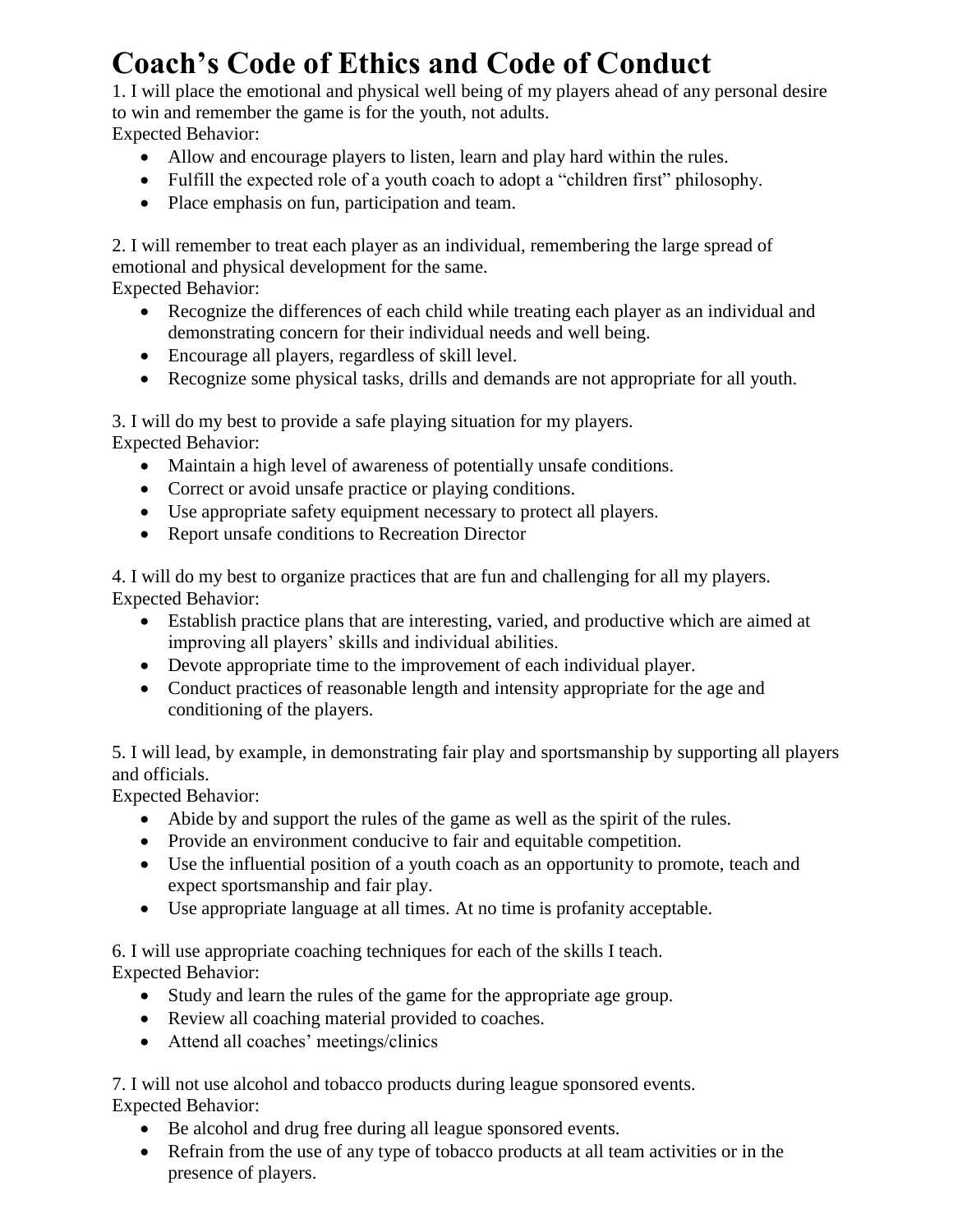8. I will remember that children play, referees call, fans cheer and coaches TEACH. Expected Behavior:

- Exercise your authority/influence to control behavior of fans and spectators.
- Treat parents and coaches of other teams with respect.
- Treat officials and league administrators with respect.

9. As the coach, I will respect and support the decisions of the contest officials. Expected Behavior:

- I will back and support the decisions of league officials and assist in enforcing all league rules.
- If I have concerns or questions, I will direct them to the league administrator at an appropriate time. I will not criticize another coach, game or league official.
- I will cooperate and offer assistance whenever I can.

10. I am aware I have a tremendous influence on my players and I will not place the value of winning above the value of instilling the highest ideals of character into each and every child I coach.

\_\_\_\_\_\_\_\_\_\_\_\_\_\_\_\_\_\_\_\_\_\_\_\_\_\_\_\_\_\_\_\_\_\_\_\_\_\_ \_\_\_\_\_\_\_\_\_\_\_\_\_

Coach's signature date

Printed name

\_\_\_\_\_\_\_\_\_\_\_\_\_\_\_\_\_\_\_\_\_\_\_\_\_\_\_\_\_\_\_\_\_\_\_\_\_\_\_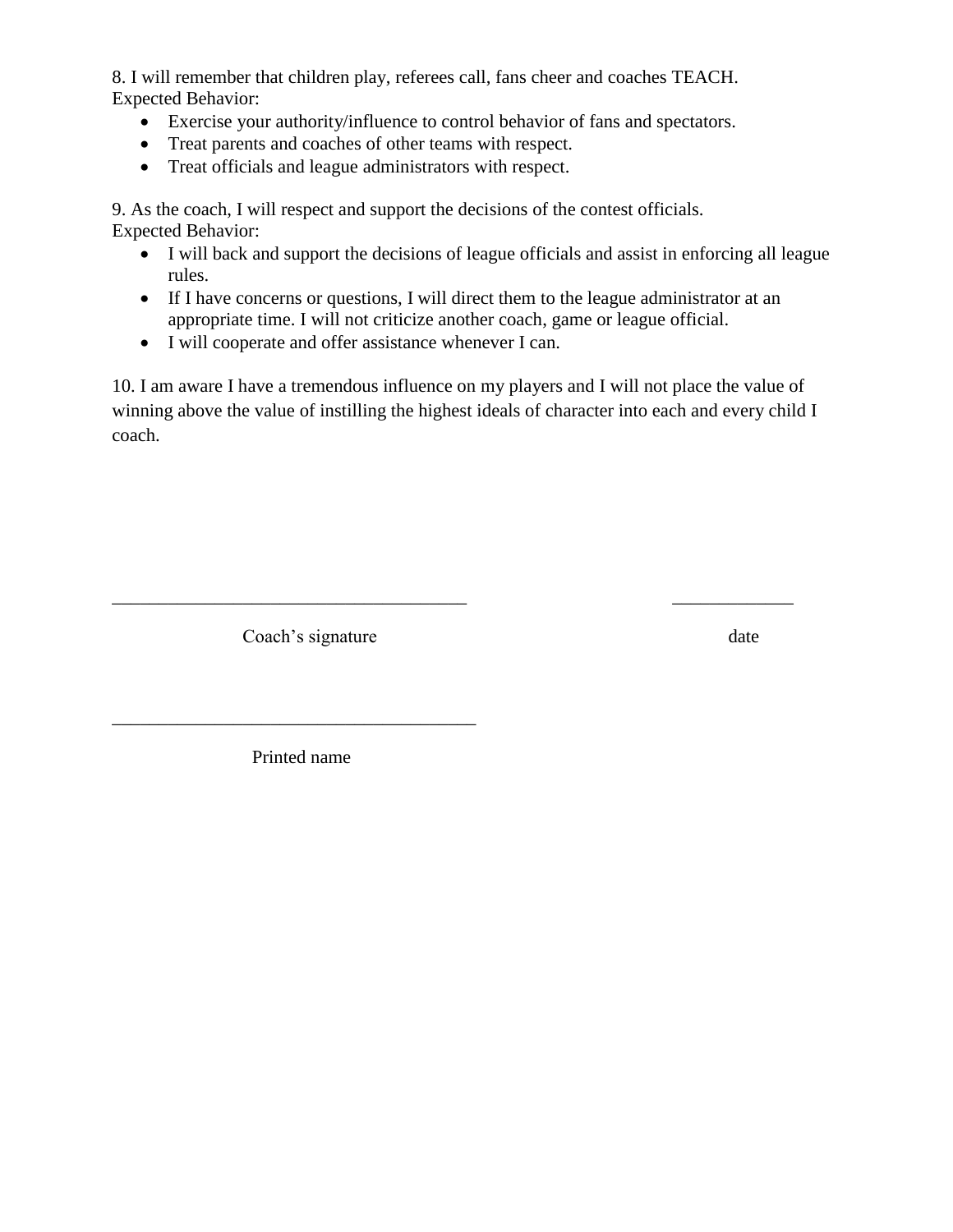- **Players will come prepared for practice and games with all proper attire and equipment**
- **Players will be expected to give full attention during practice sessions and games**
- **Players are expected to always work hard to help improve their skills and understanding of the game.**
- **Players and parents should always be courteous of other players, teammates and opponents.**
- **It is expected that all players and parents exemplify and demonstrate good sportsmanship at all times.**
- **Players and parents are expected to be respectful of the coaches, officials and opponents.**

#### **Respectfulness**

Respect is enshrined in the golden rule: treating others as you wish to be treated by them. Respect applies to oneself as well as to others. Respectful athletes and coaches accept decisions by officials or superiors without arguing, avoid violence in and out of sport, act considerately toward all people, and seek to resolve differences without anger and insults.

Examples of respectful behavior in sport include using considerate language and nonverbal body language even when you are angry or disappointed, walking away from confrontation during a game, speaking respectfully (e.g., without sarcasm or profanity) even when you are provoked, accepting victory and defeat without disparaging your opponents, and accepting officials' decisions without argument.

#### **Responsibility**

Responsibility involves perseverance and doing the right thing. Responsible athletes and coaches are reliable, self-disciplined, and considerate; they do not act impulsively without first considering the consequences of their actions.

Examples of responsible behavior in sport include always trying your hardest, even against a much better opponent or when the outcome doesn't matter; showing up regularly for practice, even when you are preoccupied or don't feel like training; and accepting responsibility for actions that lead to unexpected consequences.

#### **Caring**

Being caring involves compassion, gratitude, and empathy (the ability to experience the feelings of others). Athletes and coaches who are caring are gracious in both victory and defeat; they readily acknowledge the contributions of others to their success. Caring athletes play for their team rather than just for themselves. Caring also involves promoting the health and safety of everyone involved in sport, particularly athletes.

Examples of caring behavior in sport involve complimenting your opponent's efforts, win or lose; thanking your teammates, coaches, and supporters after a game; encouraging an injured teammate; and helping an opponent up after a fall or tackle.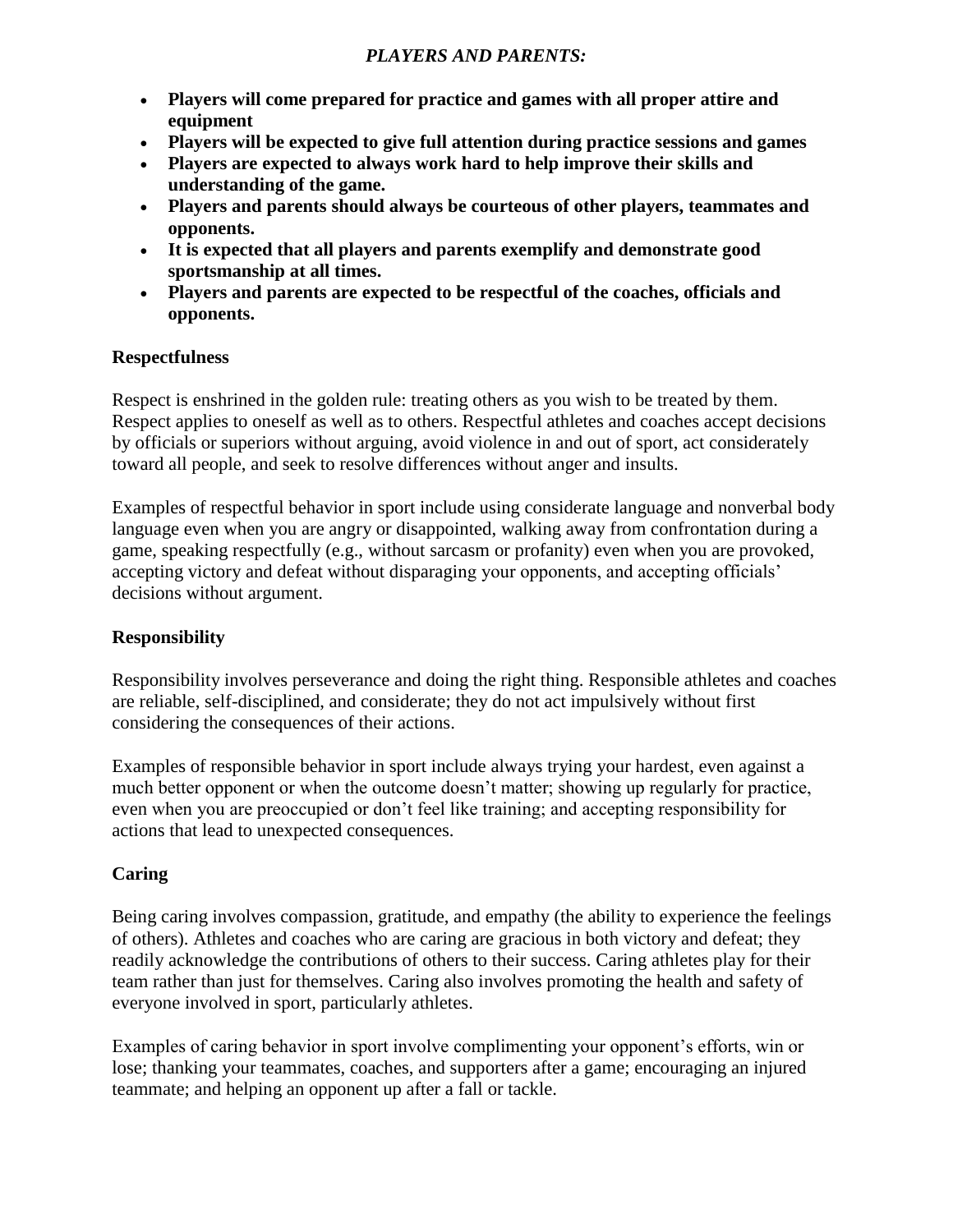#### **Honesty**

Honesty involves being truthful and forthright (i.e., not hiding important information) and acting with integrity and loyalty. Athletes and coaches show their honesty by speaking and acting consistently and by always doing the right thing. The motives and actions of honest coaches and athletes are rarely questioned because their actions are backed up by a personal sense of integrity.

Examples of honest behavior in sport include being a team player (loyalty), dealing honestly and openly with other athletes and coaches (honesty, loyalty), and playing fairly within the spirit and rules of the game (honesty).

#### **Fairness**

Fairness-playing by the rules and the spirit of the game whether you are winning or losing-is one of the key elements of sportsmanship. Athletes and coaches who play fairly will always play by the rules, regardless of how doing so may affect the outcome of the game. Athletes and coaches display a sense of fairness by not taking unfair advantage by bending or circumventing the rules.

#### **Participation**

If a child chooses to not enter a game the coach will make a reasonable effort to encourage the player to join. If the child is still tentative about participating, the coach and child will discuss this with the parent/guardian following the game. The goal of this conversation will be to work with the child and parents/guardians to ensure the best experience possible going forward.

#### **Parent concerns**

Please always remember that your coaches are volunteers!

We recognize that concerns regarding your child's coach might arise. Please make an attempt to speak with your child's coach before approaching the Recreation Director with your issue. We respectfully request that parents do not discuss a game, a play, a strategy, etc. with a coach for at least 24 hours after the contest. (Please NEVER approach a coach during a game.) Allowing for 24 hours moves the discussion away from the players and gives parents a chance to calm their emotions and resolve a disagreement rationally. The 24-Hour Rule is a good way for parents to take a breath and decide whether their concern really is a matter of fairness or if it is an intense emotional reaction to the situation. HOWEVER, if there is a concern of alarming nature regarding a coach or player's actions you should immediately bring them to the attention of the coach and/or Recreation Director. This would include any form of physical or emotional abuse or aggression.

After 24 hours, if you feel as though the issue still needs to be addressed find an appropriate time to talk to the coach. Calling or emailing the coach prior to a face to face meeting is good practice. Allow for a reasonable amount of time for the coach to respond to your request before you approach the Recreation Director (remember these coaches are volunteers and have other life responsibilities to attend to).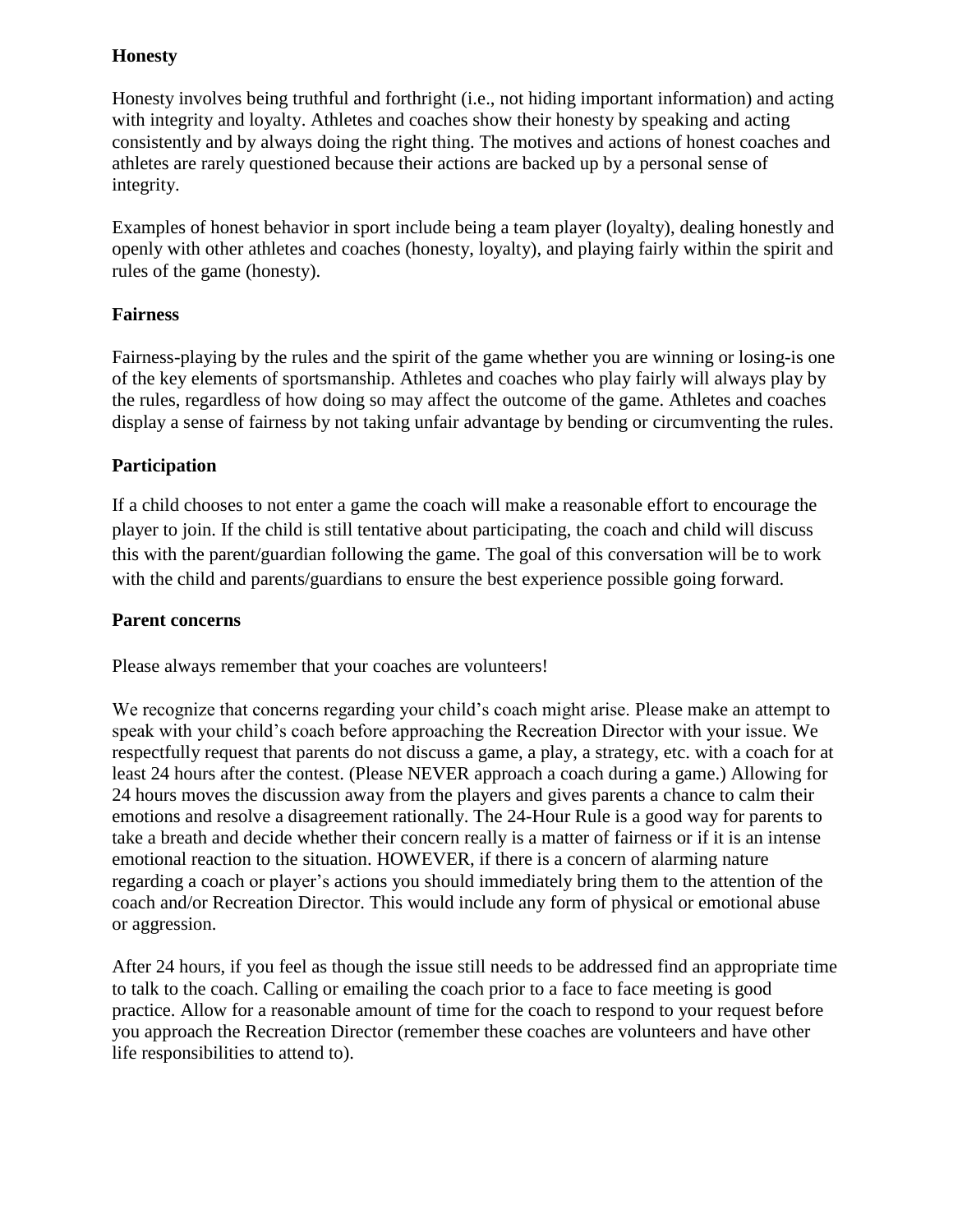I have read the above information provided to me by the Thetford Recreation Department and have reviewed it with my child.

\_\_\_\_\_\_\_\_\_\_\_\_\_\_\_\_\_\_\_\_\_\_\_\_\_\_\_\_\_\_\_\_\_\_\_\_\_\_\_ \_\_\_\_\_\_\_\_\_\_\_\_\_\_\_\_

Parent/Guardian Signature date

\_\_\_\_\_\_\_\_\_\_\_\_\_\_\_\_\_\_\_\_\_\_\_\_\_\_\_\_\_\_\_\_\_\_\_\_\_\_

Printed Name